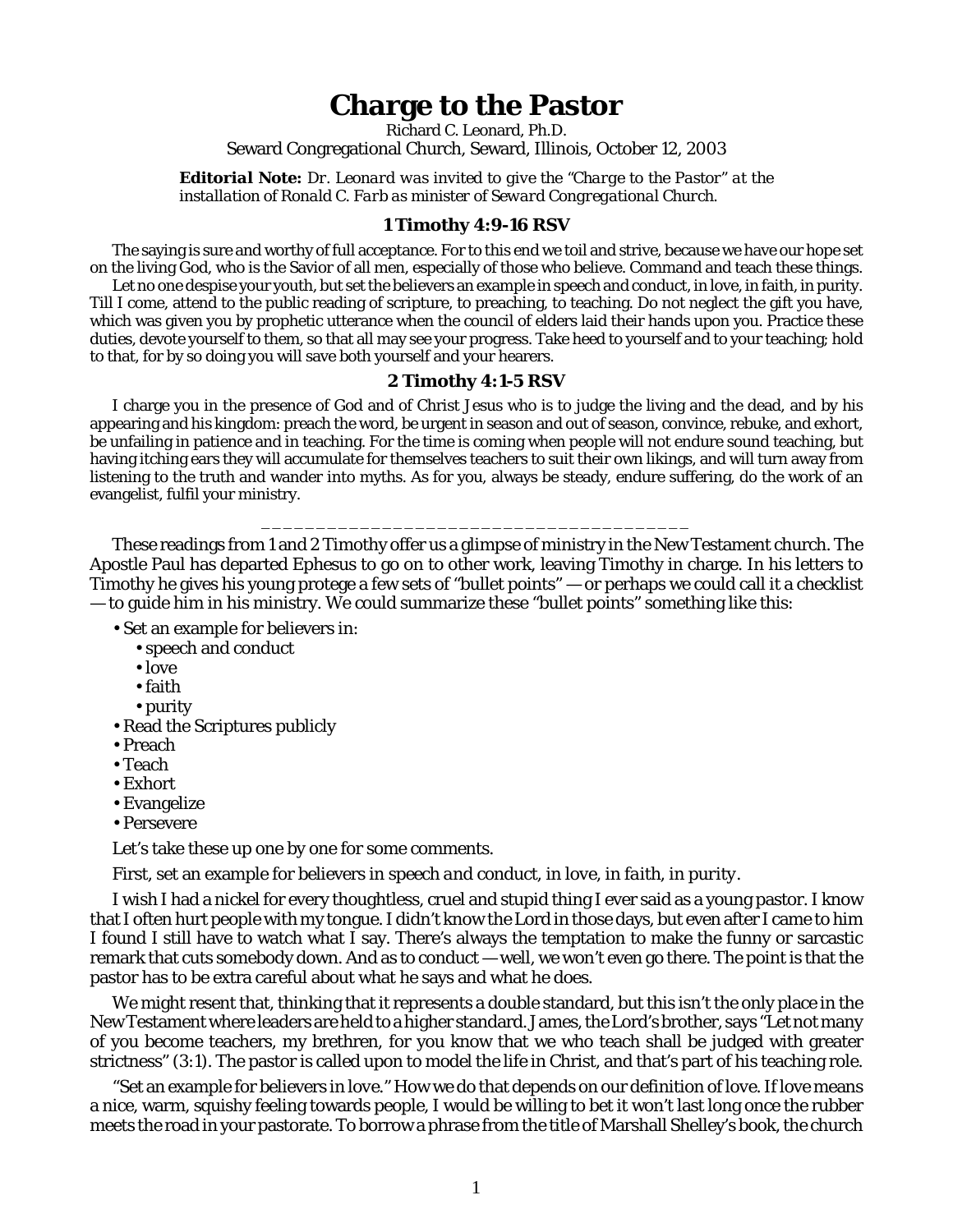can sometimes turn out to be the lair of *well-intentioned dragons.* And that squishy, soft love melts quickly under their fiery breath. But of course that isn't what the Bible means by *love*.

As John points out in his First Epistle, our love for one another within the Christian community is based on God's love for us. And the New Testament understanding of God's love is based on the often-used Hebrew word *hesed*, which refers to God's faithfulness to his covenant people. In other words, God loves us *not because we are loveable, but because we belong to his family.* So when Paul says, "Set the believers an example in love," he's saying, "Keep your commitments, be faithful to your Christian brothers and sisters, treat them like family."

*Blest be the tie that binds Our hearts in Christian love; The fellowship of kindred minds Is like that to that above.*

"Set an example for believers in *faith.*" Here, again, is a word that needs defining. Faith isn't some nebulous hope that everything will work out in the end. Nor is it a set of intellectual propositions—what John Wesley called "a train of ideas in the head." Compared to New Testament faith, these are only partial definitions.

Biblical faith is, first of all, *faithfulness* — your determination to stick to the Lord and his ways. Faith is trust in Christ, and loyalty to his kingdom. It's not something we dream up on our own, but we have it because of what Christ has done to rescue us. Faith is an outlook we have, based on the life God has created in us. When you maintain that consistent outlook, others pick it up from your example.

"Set an example for believers in *purity.*" The need for moral purity in Christian leadership is perhaps greater today then ever because of the direction being taken by certain segments of our culture. Through the media, the schools, the courts, our environment is telling us, "God doesn't count." And purity means nothing if there is no God, for who's to define and judge it?

But, biblically, there's more to purity than the moral dimension. Jesus said, "Blessed are the pure in heart, for they shall see God." What does it mean to be "pure in heart"? I think Søren Kierkegaard put it well when he titled a book *Purity of Heart is to Will One Thing.* To be pure is to be focused on one goal, the greater glory of God. Naturally, that kind of purity will lead you into every other kind — and also to faith, love, and right speech and conduct.

Now Paul's checklist continues with several additional points: *Read the Scriptures publicly, preach, teach, convince, rebuke, exhort, evangelize.* We'll take these up briefly.

First, *read the Scriptures publicly*. It is wonderful to read the Scriptures for your own study and devotional time, but Paul is saying: Read them to the assembly, and to whomever will listen!

After Johannes Gutenberg invented the printing press, Protestants began to think that the Bible was lines of type on the pages of a book. In Bible times and for centuries thereafter, Christians knew the Bible as a spoken, living Word because someone *read it* to them. Few believers had personal copies of the Scripture, and most might not have been able to read them if they had them. But they knew the Word because someone read or recited it. Today, bombarded by media, we seem to be moving back toward to a non-reading culture. It is appalling to me, then, how little Scripture is *read* in the worship service of many Bible-believing churches. You have an opportunity to restore the reading of God's Word to the central place it has enjoyed in historic Christian worship.

Then, *preach and teach***.** What's the difference between preaching and teaching? One might say that preaching is geared toward motivating people to make a change in their lives, while teaching is giving them the tools for change. Reading the New Testament closely, you've noted this important distinction: preaching takes place *outside* the church, but teaching occurs *within* the body.

Preaching is the announcement of what God has done in Christ to reconcile people to himself and give them a new start in life. So  $-$  theoretically  $-$  it's the unbeliever who needs to hear preaching, not the believer. How do you find opportunities to preach, in this sense, when so much of the public forum today seems closed to the Christian message? Answering that question calls for some creativity on your part.

Then, the believer needs to be equipped to move further into the commitment he or she has already made after hearing and responding to the good news. That takes another set of skills, the most important